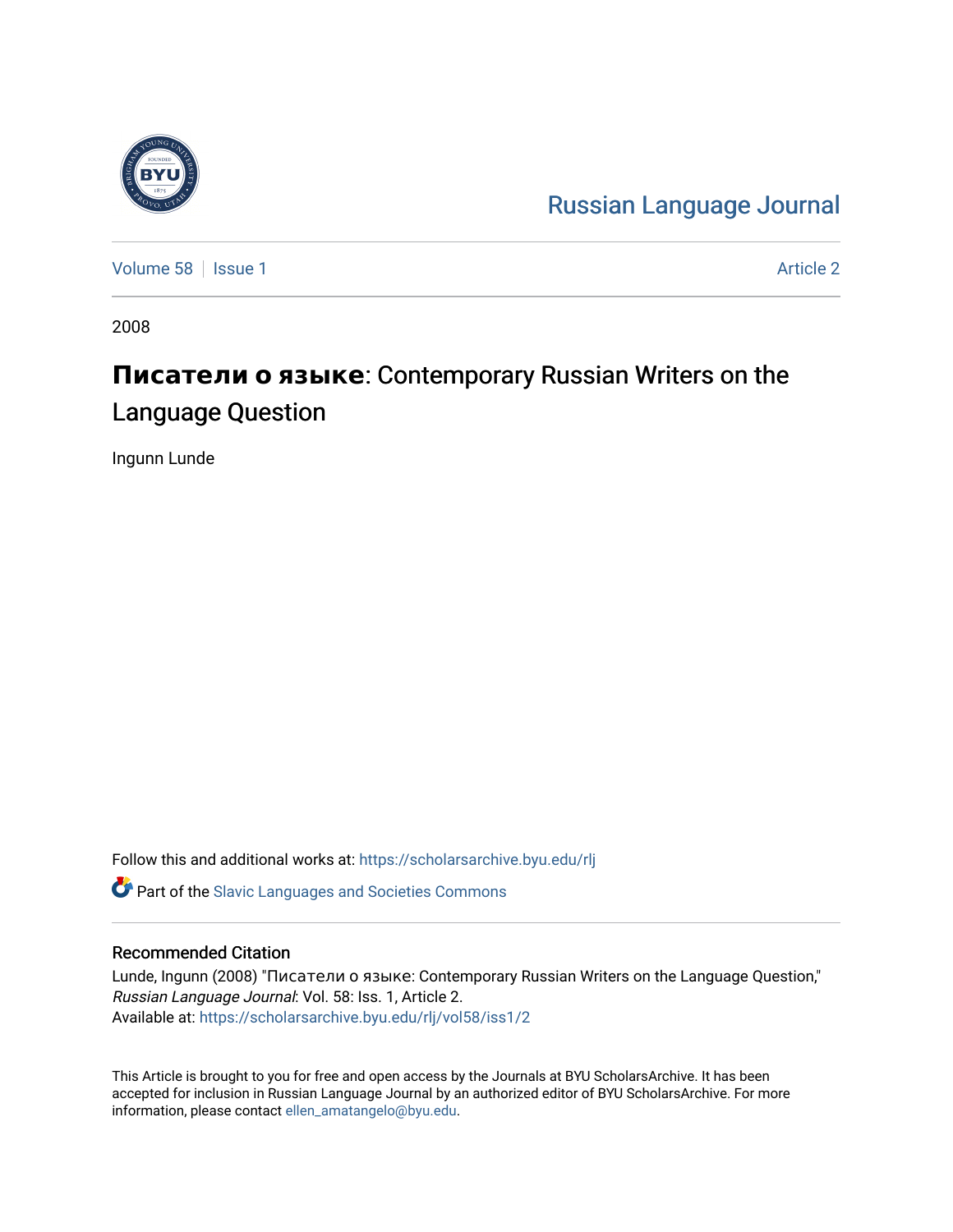# **Писатели о языке: Contemporary Russian Writers on the Language Question**

## *Ingunn Lunde*

Post-*perestroika* Russian society exhibits a pronounced concern with *the language question*. Linguistic issues are discussed at all levels of society, and a great many people engage in these debates: politicians, philologists, teachers, journalists, writers, students, bloggers, and others. Newspapers and journals feature columns or article series devoted to language; conferences discuss "the state of the Russian language"; the state sponsors a large number of radio and television programmes on language and language culture; various centres and institutions offer programmes promoting linguistic cultivation; there are information services on linguistic questions on the Internet; many blogs deal with the language question.

One group of language users frequently invited to contribute to the various forums discussing the language question are writers. Russian writers have long been accorded a special role in the context of the language question, which can be seen most clearly in the traditionally perceived close relationship between the standard language (*literaturnyi iazyk*) and the language of literature (*iazyk literatury*). Although contested terms in themselves, *literaturnyi iazyk* and *iazyk literatury* are regularly studied in close connection, both historically and in a synchronic perspective. In modern dictionaries and grammars, quotations from literary works are regularly used to illustrate word usage and grammatical phenomena. In the writing of linguistic histories of Russian, literature and its language traditionally take up a prominent part, the role of writers in the language debates are emphasized and their creative contributions to the development of the standard language underscored. Indeed, in the works of many influential philologists, for example Grigorii Vinokur, the history of the language takes on the form of an historical stylistics of Russian literature<sup>1</sup>-the Soviet myth of Pushkin as the "founder" of the modern Russian standard language is only an extreme example of this trend.

Not only have the classics of Russian literature served as models in standard language education and maintenance, but there is also a tradition of collecting and publishing statements by professional writers on language and

<span id="page-1-0"></span><sup>1</sup> Helmut Keipert, "Geschichte der russischen Literatursprache," in *Handbuch der Russistik: Sprachwissenschaft und angrenzende Disziplinen*, ed. H. Jachnow (Wiesbaden 1984): 459.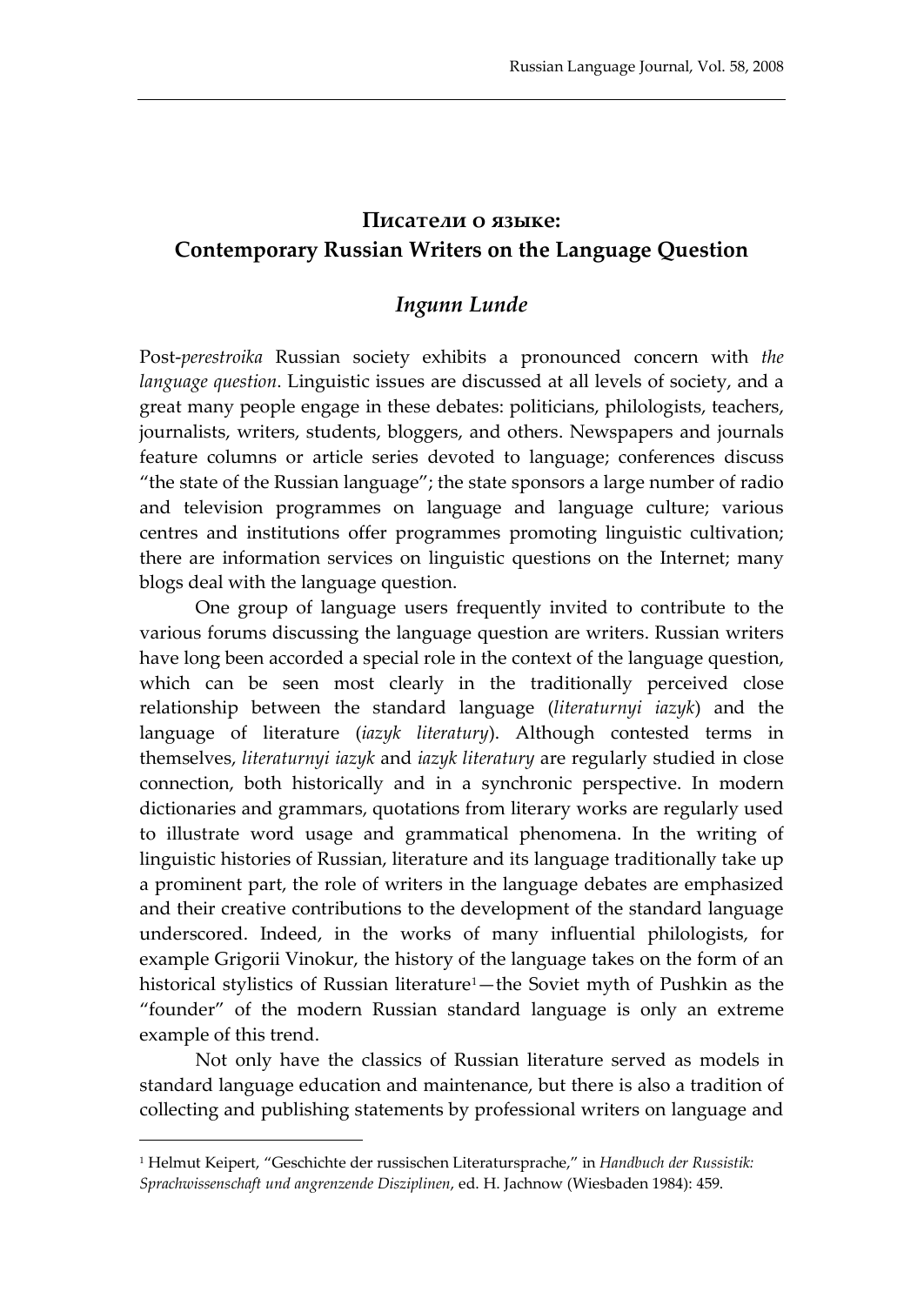linguistic matters, often entitled *Pisateli o iazyke* (Writers on language).[2](#page-2-0) Against the background of this historical tradition, I propose in this article an analysis of statements by *contemporary Russian writers* on the language question. After outlining the socioliterary context for my material, I will give an overview of the main tendencies in the writers' opinions, and try to determine whether as a group they give special emphasis to particular aspects of the language question; here, the current debates on the linguistic situation in Russia provide a backdrop. Furthermore, I will discuss the views of the writers on their own role and status with regard to the language question, expressed explicitly through their statements, or implicitly through their way of responding. Finally, I will briefly consider the role of writers as opinionmakers in questions of language culture from a broader perspective.

### *The language debate*

The linguistic turbulence of the late *perestroika* and early post-Soviet years can be seen in the standard language—which for decades had been a stable and fixed entity closely linked to education, career, and prestige—being suddenly challenged simultaneously from several directions. A massive influx of foreign loans and a dissemination of elements originating from non-standard varieties of Russian combined to create a heterogeneous language culture with a wide range of linguistic registers that are now being used in many official settings. Hailed initially as a sign of a more democratic and liberal society, the linguistic unpredictability and "joyful relativity" (to use a Bakhtinian notion) that characterized the speech culture soon became the object of fierce debates, in the course of which developments in language culture have been linked with increasing frequency to questions of national identity, the cultural heritage or ethical standards.

Approaches to the language question are manifold. Politicians, philologists and teachers demand or debate norms and rules, set up language programmes or propose legislative measures; linguists describe and analyse language development in scholarly publications, issue dictionaries of standard and non-standard varieties of Russian, but also engage in public debates or serve as experts for language information services; writers, journalists, and critics participate in roundtable discussions or respond to questionnaires concerning the linguistic situation, while in their creative work, writers address the language question in less explicit, but no less

<span id="page-2-0"></span><sup>2</sup> Consider such comprehensive volumes as *Russkie pisateli o iazyke* (*XVIII–XX vv.*), edited by B. Tomashevskii and Iu.D. Levin (Leningrad 1954); *Russkie pisateli o iazyke: khrestomatiia*, ed. by A.M. Dokusov (Leningrad 1954); *Pisateli o literaturnom iazyke*, ed. by A. Latynina and T.B. Bondareva (Moscow 1974); *Russkie pisateli XVIII–XIX vekov o iazyke: khrestomatiia*, ed. by N.A. Nikolina (Moscow 2000).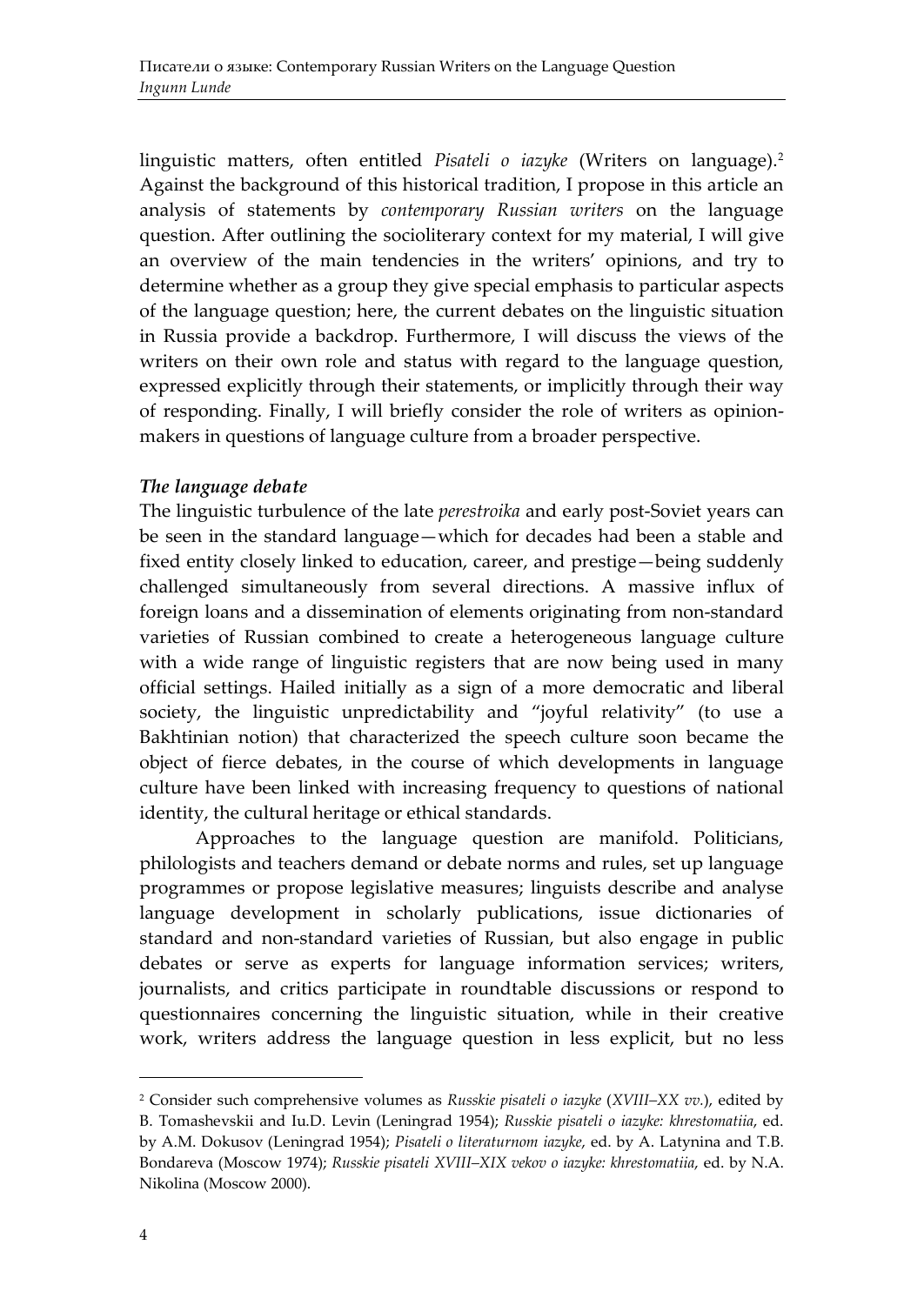interesting ways; bloggers write about language—and the Internet community responds to their views, and to many articles in Internet publications, as most websites now offer forums for comments and discussion; and not least, all kinds of language users express views on language in their concrete linguistic practices.

Michael Gorham has identified a development from the optimistic and liberal attitudes of the late 1980s and early 1990s, celebrating the "liberalization" and "democratization" of the language, towards more purist tendencies in the late 1990s and early 2000s, when the changes in the language culture were seen as signs of the nation's deterioration.[3](#page-3-0) In recent years, the language debate has also been characterized by a great number of state initiatives for language cultivation, such as the "Year of the Russian language 2007," the "Russkii mir" foundation (2007–), Russian language programmes supporting radio and TV broadcasts on language culture, conferences, Internet sites with information services, and so on. Even if many Russians have gotten used to a greater degree of heterogeneity in the media, literature and other arenas of formal language use, the idea that "something must be done" in terms of regulation, language planning or language cultivation still seems to be quite strong among linguists and lay people alike.<sup>[4](#page-3-1)</sup> One group to turn to for advice in matters of language is constituted by the writers.

#### *"Pisateli o iazyke": the framework for discussion*

-

As "professional language practitioners," "super users," so to speak, writers are regularly invited to express their opinions on the language question. Let us take a quick socioliterary glance at the character of the various forums, and the selection of contributors. The material for this essay includes four main sources: the volume *Besedy liubitelei russkogo slova: pisateli o iazyke* (St Petersburg 2004); a thematic section in the journal *Otechestvennye zapiski* (2, 2005) entitled "Pisateli o iazyke"; a section entitled "Iazyk nash svoboden"

<span id="page-3-0"></span><sup>3</sup> Michael S. Gorham, "*Natsiia ili snikerizatsiia*? Identity and Perversion in the Language Debates of Late- and Post-Soviet Russia," *Russian Review* 59 (October 2000):614–29; idem "Language Culture and National Identity," *Landslide of the Norm: Language Culture in Post-Soviet Russia*, eds. I. Lunde and T. Roesen (Bergen 2006):18–30. Other studies of the language debates in contemporary Russian include Lara Ryazanova-Clarke, "'The Crystallization of Structures': Linguistic Culture in Putin's Russia," in *Landslide of the Norm: Language Culture in Post-Soviet Russia*, eds. I. Lunde and T. Roesen (Bergen 2006):31–63; idem "The State Turning to Language: Power and Identity in Russian Language Policy Today, *Russian Language Journal* 56 (2006):37–55.

<span id="page-3-1"></span><sup>4</sup> Consider the numerous readers' comments made on news paper articles concerning the state of the Russian language in Russia today, e.g.,

http://www.russ.ru/besedy/lingvist\_ne\_mozhet\_byt\_diktatorom [accessed 06.04.2008] or http://www.kp.ru/daily/24075/311896/ [accessed 06.04.2008].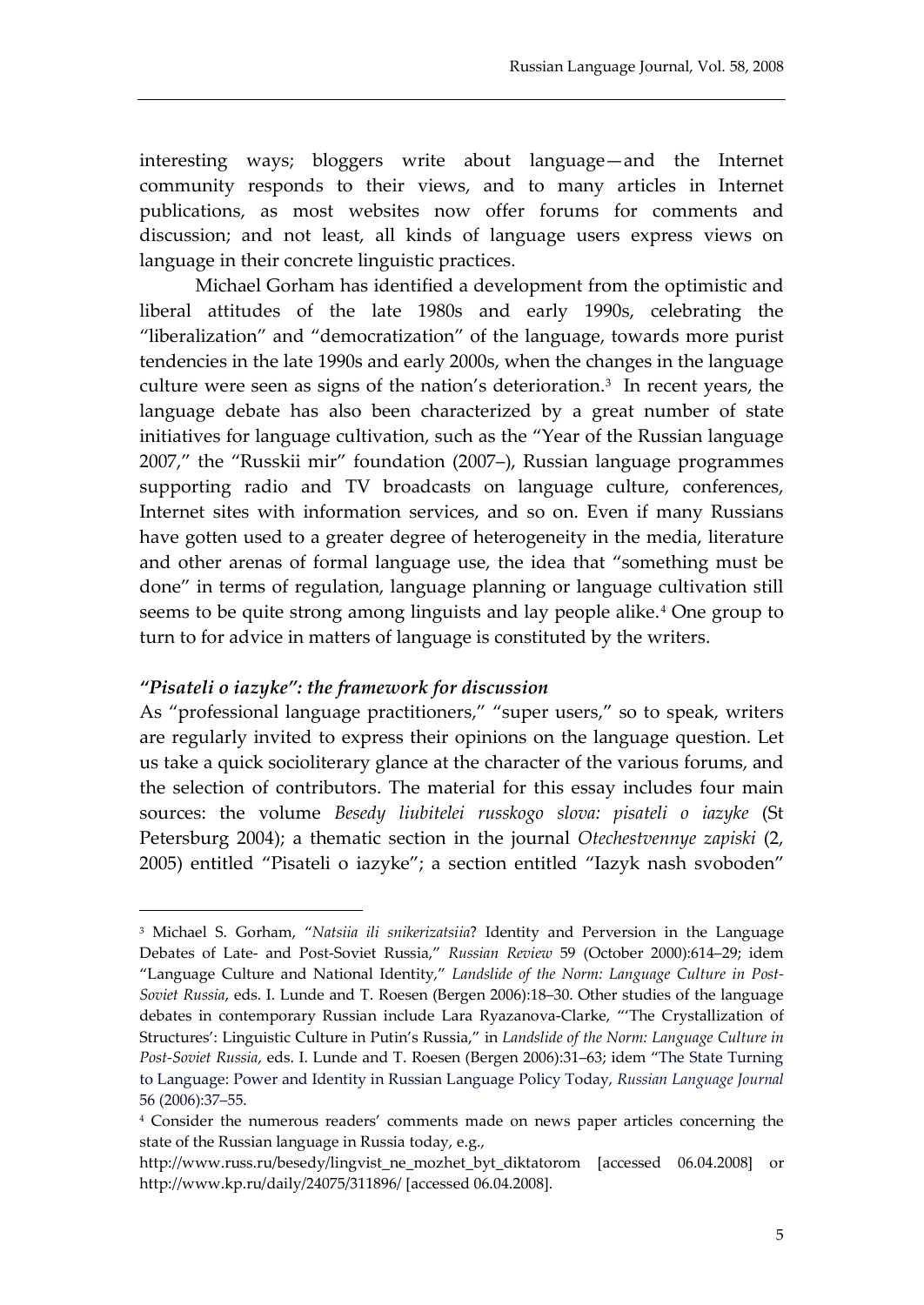("Our language is free") with a panel of writers responding to particular questions on the basis of an article series on *Rodnaia rech'* ("The mother tongue") featured in the 2006 issues of the journal *Znamia*; and a roundtable on "Russkii literaturnyi" (the standard language/language of literature) published in *Znamia* 7–8, 2007.[5](#page-4-0) The print-run of *Besedy* is that of a usual philological publication, 500 copies, the journals *Znamia* and *Otechestvennyi zapiski* are, in addition to their printed copies of the issues in question (4300/4200 and 1000 respectively), available on the Internet (*magazines.russ.ru*). All these forums are quite formal and the writers participate by way of invitation. Also, most of the participants are relatively well-known, established writers.<sup>[6](#page-4-1)</sup> Key issues in the questionnaires and the writers' responses include language cultivation and language planning, the norm, the use of non-standard language, and, first and foremost, the relationship between the standard language (*literaturnyi iazyk*) and the language of literature (*iazyk literatury*).

*Besedy liubitelei russkogo slova: pisateli o iazyke* includes questionnaires, interviews and a roundtable discussion on the contemporary Russian language. The volume is the outcome of several conferences, research projects and a festival that took place in St. Petersburg in the years 2003 and 2004. The main organizers were the Russian Society of Teachers of Russian Language and Literature (ROPRIAL, the national branch of the international MAPRIAL association) with its president Liudmila Verbitskaia and St. Petersburg State University (where Verbitskaia was also Vice-Chancellor at the time). It forms part, moreover, of а research project entitled "The preservation and development of the Russian language as a foundation for national security in Russia," as well as the programme "Russian language and contemporary Russia.["7](#page-4-2) The events culminated in a "Festival of the Russian Word," and the presentation on 23 April 2004 of gold medals to three writers (Vladimir Makanin, Andrei Bitov, and Oleg Chukhontsev) for their "contribution to the development and preservation of the Russian language." The award ceremony was preceded by a survey in the form of questionnaires "in order to determine the attitude of writers to the language."[8](#page-4-3) Twenty-nine responses were gathered and published in the volume, together with interviews with

<span id="page-4-0"></span><sup>5</sup> I also cite a few statements from a *Znamia* 2007 article under the heading "Russkii literaturnyi": "Rech' pro rech' " by the philologist and writer Fedor Ermoshin.

<span id="page-4-1"></span><sup>6</sup> With the exception of a few less-known respondents from the regions participating in the *Besedy* questionnaire.

<span id="page-4-2"></span><sup>7</sup> Other publications originating from these projects include the volume *Sovremennaia russkaia rech': sostoianie i funktsionirovanie* (St Petersburg 2004), as well as a follow-up of the *Besedy*  volume with statements on the language situation by the clergy: *Besedy liubitelei russkogo slova: pravoslavnoe dukhovenstvo o iazyke* (St Petersburg 2006).

<span id="page-4-3"></span><sup>8</sup> *Besedy* (2004):4.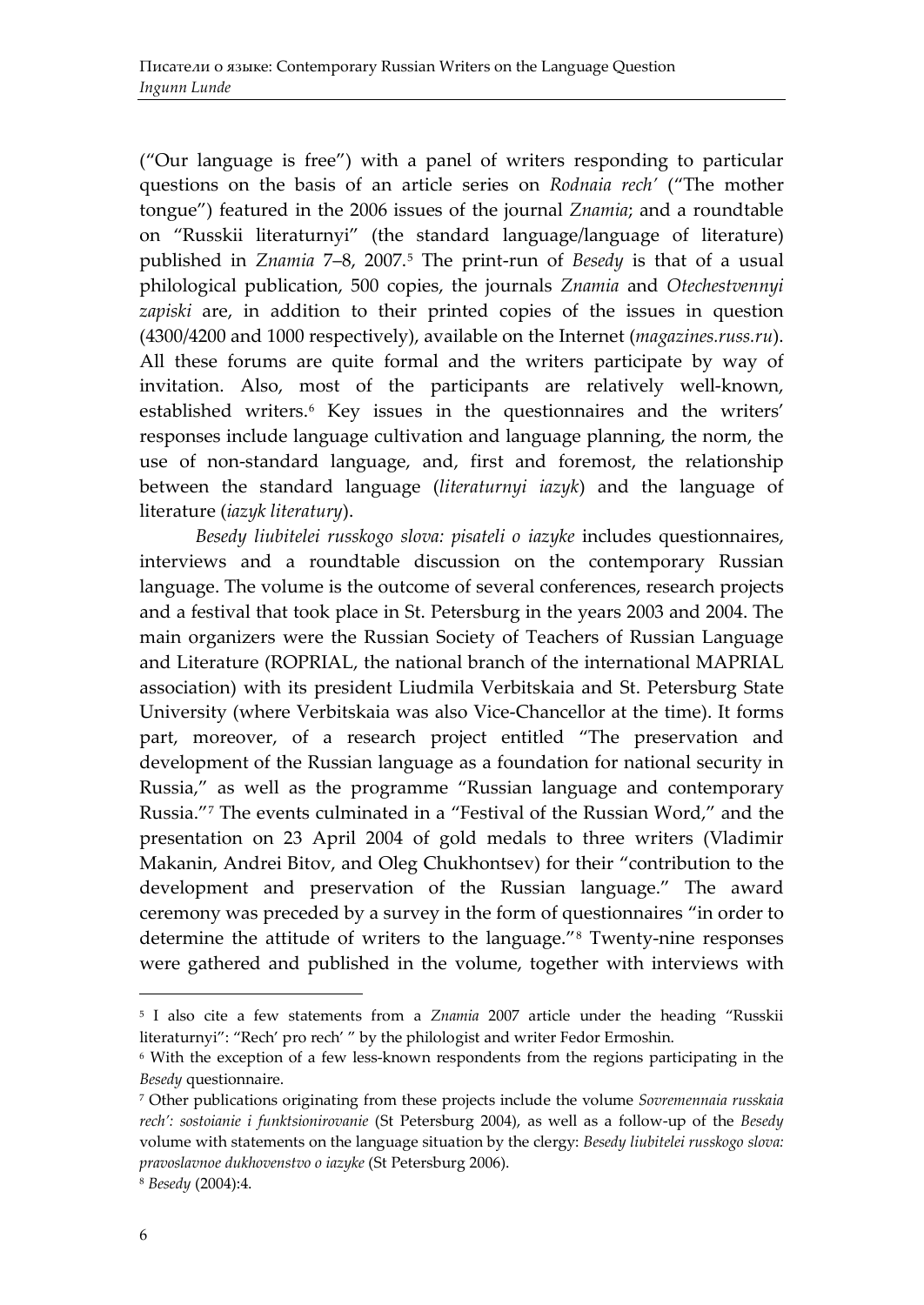Bitov, Makanin, and Dmitrii Granin, and a transcript of a roundtable discussion held on 13 April 2003 in the distinguished setting of the Derzhavin Museum, in the very room where the famous *Beseda liubitelei russkogo slova* took place some two hundred years ago.<sup>[9](#page-5-0)</sup>

In terms of their position on the language question, the institutional framework and people behind the *Besedy* collection clearly display purist inclinations; one of its main organizers, Liudmila Verbitskaia, plays a prominent role in several political initiatives for language planning and cultivation, for example, by chairing the recently established "Russkii mir" foundation.[10](#page-5-1) Moreover, its position becomes evident from the preface, which includes some reflections on the interrelationship between "linguistic awareness" and the standard/literary language. The high degree of linguistic awareness and reflection seen as a general characteristic of literary texts is here interpreted in terms of the traditionally perceived proximity between the language of literature and the standard language:

Чем больше внимания уделяет человек тому, как он говорит, тем литературнее характер его говорения. Художественная речь в этом отношении наиболее литературна, ведь она отличается максимальной степенью творческой обработки, а следовательно—и осознанности.[11](#page-5-2)

In the same preface, however, the organizers emphasize the representativeness of the material, secured by a careful selection of participants of different orientations, regions and age, as well as by a liberal attitude towards the reproduction of (hand)written and spoken statements allowing for certain "peculiarities of spontaneous speech." Thus, whereas the institutions and ideologies that constitute the framework of the *Besedy*  materials appear as traditionalist and purist, the participating writers represent a relatively wide range of aesthetic and ideological orientations (from Natal'ia Galkina and Mikhail Eremin to Vladimir Voinovich, Mikhail Berg and Aleksandr Kushner).[12](#page-5-3)

<span id="page-5-1"></span><span id="page-5-0"></span><sup>9</sup> The *Beseda liubitelei russkogo slova* (The symposium of the lovers of the Russian word), established in 1811, was a literary society formed by Aleksandr Shishkov and his followers to combat foreign, in particular French, influence in Russian language and literature.

<span id="page-5-2"></span><sup>&</sup>lt;sup>10</sup> The Russkii mir foundation (http://russkiymir.org/) was established in July 2007 on Putin's initiative. Its purpose is to "promote the Russian language, as Russia's national heritage and a significant aspect of Russian and world culture, and supporting Russian language teaching programs abroad." (http://russkiymir.org/en/about/creation/ [accessed 12.03.2008]).

<span id="page-5-3"></span><sup>&</sup>lt;sup>11</sup> "The more attention one pays to the way one speaks, the more "literary" the character of one's speech will be. The language of literature is the most literary [is closest to the literary/standard language] in this sense, since it is distinguished by a maximal degree of creative elaboration, and, consequently, also by awareness." *Besedy* (2004):4.

<sup>&</sup>lt;sup>12</sup> Cf. Michael Gorham's differentiation in the analysis of language attitudes between the levels of ideology, institution and individual [Gorham, 2006: 27ff]. The perceptible discrepancy between the institutional and individual levels in the case of *Besedy* raises the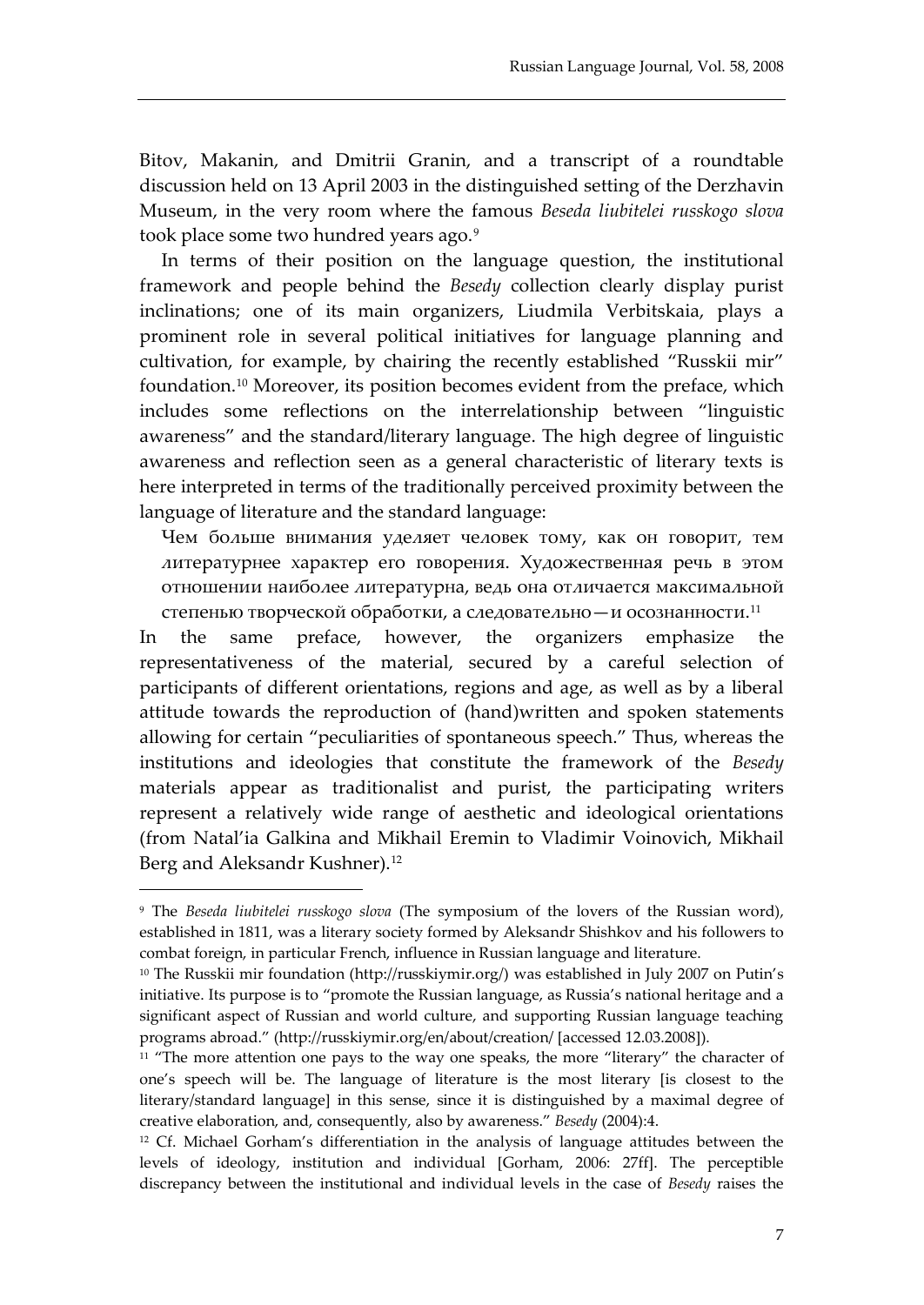*Otechestvennye zapiski* is a critical cultural, rather than a literary journal, without any explicit ideological position. The section "Pisateli o iazyke" forms part of a thematic issue on "Society in the Mirror of Language," with contributions mainly by linguists and philologists. The section presents a questionnaire consisting of eight questions and nine responses. [13](#page-6-0) The participants were asked to indicate their views on the changes in the Russian language and language culture, in particular with regard to foreign loanwords, to the use of non-standard language, and to language planning. *Znamia* is generally considered to be a liberal journal, a reputation gained mainly from its remarkable change of profile and position during the late 1980s—from party-loyal organ of the Soviet Union of Writers specializing in literature on military matters to one of the main outlets for opinion-makers during *perestroika*. [14](#page-6-1) It was also the first journal to claim independence from the Union of Writers. During 2006, the journal featured an article series entitled *Rodnaia rech'*, in which writers, critics and philologists (the chosen authors often belong to more than one of these groups) were invited to write on the (state of the) Russian language, with contributions on, among other things, "creative philology" (Mikhail Epstein), linguistic play (Mariia Zakharova), new technologies (Gasan Guseinov), as well as more general reflections on linguistic development and language culture. In the December issue, the editors clearly felt the need "to include those, for whom the language is not only a means of communication, but also an ingenious tool for creative work—the poets and prose writers."[15](#page-6-2) In addition to stating their views and position with regard to the optimistic versus pessimistic accounts of the state of the Russian language voiced in the article series, the nine writers were asked whether they think that they can influence the state of Russian and whether they set themselves this task. These questions along with the invitation to writers to sum up and clarify matters clearly point to the historical institution of publishing, and listening to, what writers have to say about the language (situation)—the *pisateli o iazyke* tradition outlined above.

question about whether writers may actually be used for ideological ends in the language debates. In this particular context, my impression is that they are indeed being used, at least to a certain extent. At the same time, we should remember that the relative impact of the *Besedy* collection on popular language attitudes is low.

<span id="page-6-0"></span><sup>&</sup>lt;sup>13</sup> Without providing exact figures, the editors note that more writers were invited to participate. Participating writers: Sergei Gandlevskii, Elena Shvarts, Mikhail Uspenskii, Assar Eppel', Mikhail Shishkin, Nina Gorlanova, Aleksei Slapovskii, Andrei Dmitriev.

<span id="page-6-1"></span><sup>14</sup> Birgit Menzel, *Bürgerkrieg um Worte: Die russische Literaturkritik der Perestrojka* (Cologne 2001):187.

<span id="page-6-2"></span><sup>15</sup> *Znamia* 12, 2006 (http://magazines.russ.ru/znamia/2006/12/ia9.html) [accessed 12.03.2008]. Participating writers: Maksim Amelin, Boris Ekimov, Oleg Ermakov, Vitalii Kal'pidi, Svetlana Kekova, Igor' Klekh, Vladislav Otroshenko, Olet Pavlov, Aleksei Tsvetkov.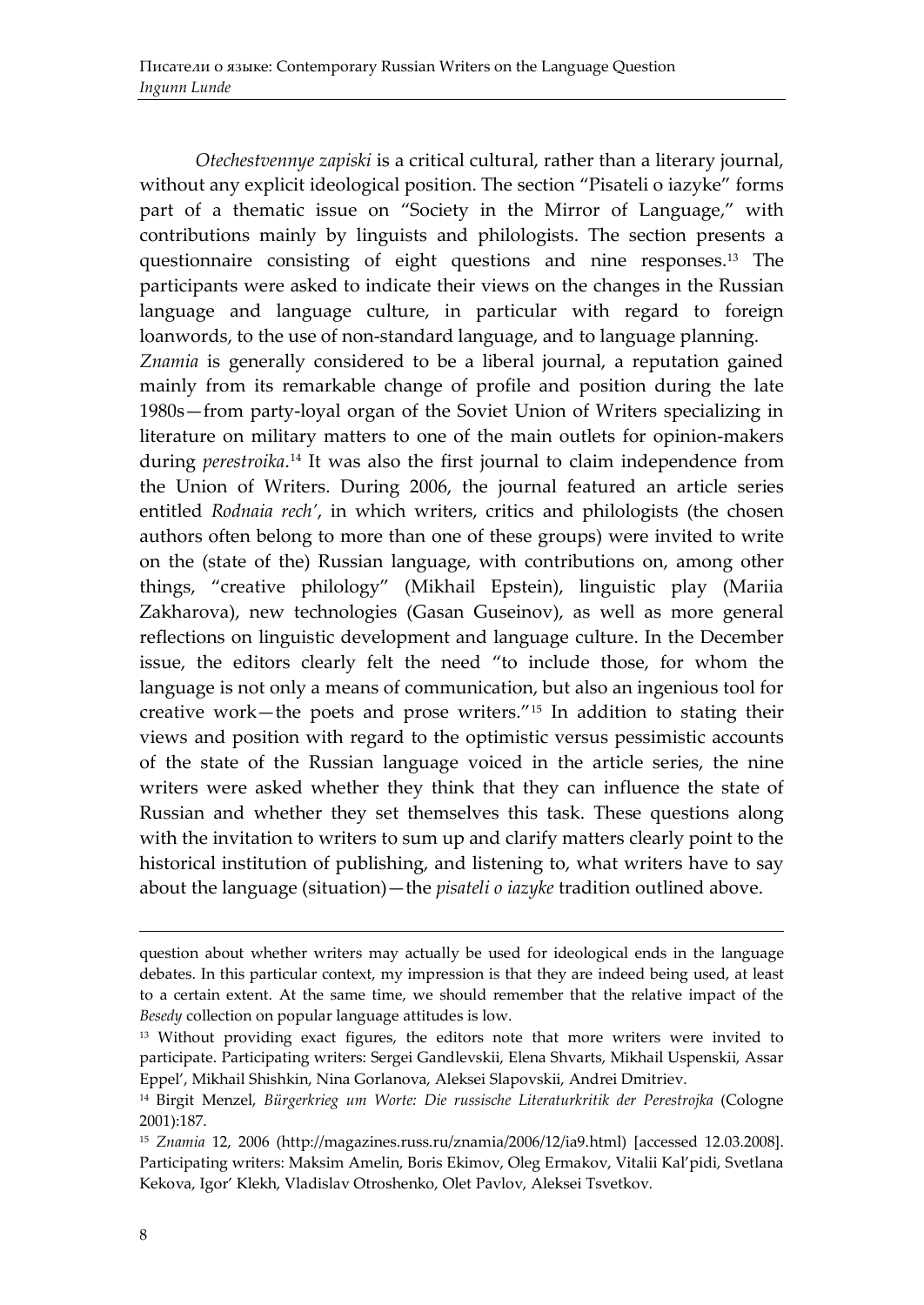Finally, in an extension of its thematic focus on language, *Znamia* was also the initiator, together with the Ministry of Press and Mass Media, of a roundtable on the language of literature in March 2007, with the participation of poets and prose writers, critics, linguists and culturologists. The transcript was published in the seventh and eighth issues of *Znamia* 2007. Ten participants (of whom six were writers) were asked to "discuss the state of the language of contemporary Russian literature and its interaction with life, with the linguistic environment where it emerges, and which it, in turn, influences (at any rate, it is supposed that it should do so)."[16](#page-7-0) In such statements we can clearly sense, again, the underlying expectations of writers and their dual model role as professional language users and opinion-makers in the language debates. Moreover, it is noteworthy that the roundtable is entitled "Russkii literaturnyi," which is the established term for "standard language," while the topic of discussion is clearly the language of literature. As mentioned above, the two terms are closely interrelated in the Russian tradition, at least historically. Whether this is still the case―or whether the interrelationship has changed―is one of my questions when now approaching the concrete statements of the writers.

#### **On language, standard language+ —and the language of literature**

Just as with other participants in today's debates, we find a variety of voices and positions also among writers, ranging from the purist to the liberal. Generally, however, when asked about the concrete situation, challenges and prospects of the Russian language today, writers tend to have a strong belief in the language's ability to take care of itself, and therefore to be sceptical about political interference in terms of language planning, censorship, or other forms of controlling influence. In many statements, language is seen not in need of protection or preservation, as called for by the proponents of language cultivation, but as a living organism, capable of coping with any problem:

Язык — в отличие от говорящих и пишущих на нем — может все. […] Если же с языком происходит что-то болезненное (я этого не исключаю), то надо сказать ему прямо. Пусть выкручивается сам. (Vladislav Otroshenko, *Znamia* 12, 2006)[17](#page-7-1)

<span id="page-7-0"></span><sup>16</sup> "Russkii literaturnyi," *Znamia* 6, 2007 (http://magazines.russ.ru/znamia/2007/7/ia12.html) [accessed 12.03.2008. Participating writers: Il'ia Kukulin, Vladislav Otroshenko, Maksim Amelin, Natal'ia Rubanova, Andrei Dmitriev, Dmitrii Prigov.

<span id="page-7-1"></span> $17$  "Language—in contrast to those speaking and writing it—is capable of everything. [...] Now, if something bad is happening to the language (I cannot exclude that), then we should be frank and let it [i.e. the language] know. Let it work itself out of it."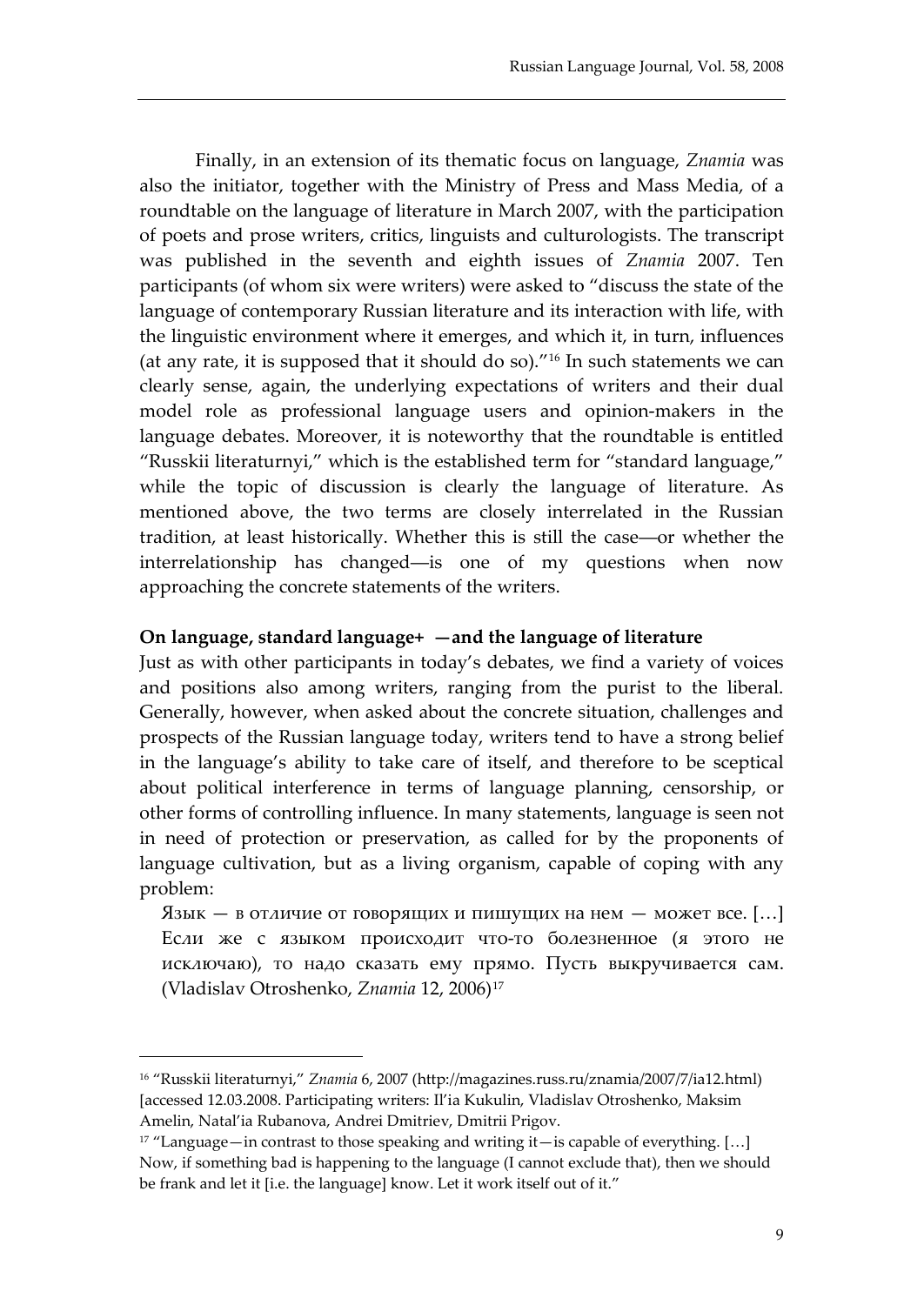Нет, нет, я думаю, я уверен, что язык, сам по себе, он сам по себе могучий, живой и огромный. Язык – это океан. И испортить его невозможно. Он сам себя защищает. (Vladimir Makanin, *PoIa*, interview)<sup>[18](#page-8-0)</sup>

Confidence in the language's, the speakers' and the writers' ability to cope without assistance is also reflected in the following quotations:

Существует единственный правильный язык — тот, на котором повседневно говорят его носители, вполне при этом понимая друг друга. (Aleksei Tsvetkov *Znamia* 12, 2006)<sup>[19](#page-8-1)</sup>

Настоящий художественный язык — это всегда путь. (Fedor Ermoshin, *Znamia* 10, 2007)[20](#page-8-2)

Some writers express radical views on the traditional connection between the standard language and the language of literature. In fact, several writers deny that there is a link today, maintaining that *Современный русский литературный язык* и *язык современной русской литературы* — два совершенно разных языка. (Maksim Amelin, *Znamia* 7, 2007).[21](#page-8-3) For Amelin, the standard language is something fixed and even "enslaved," an obsolete poetics of the nineteenth and early twentieth century, whereas the language of literature should be at the frontiers of linguistic development, constantly featuring new, bold and surprising combinations. He explains:

Первый [i.e. современный русский литературный язык] — намеренно усредненный, закрепощенный разнообразными нормами и правилами, некий выхолощенный конгломерат отживших и устоявшихся индивидуальных поэтик русских писателей XIX — начала XX века, отраженный в общеупотребительных словарях и справочниках по правописанию. […] Второй — напротив, обязан быть чрезвычайно пестрым и свободным, находиться в подвижном, расплавленно-текучем состоянии; в нем одновременно сленг может соседствовать с архаикой, просторечие с заумью, смешиваясь и не мешая друг другу. Языковое творчество призвано разрушать всякую косность и проветривать застоялую затхлость ради создания новых словесных отношений, иногда довольно причудливых и всегда неслыханных. (Maksim Amelin, *Znamia* 7, 2007)[22](#page-8-4)

<span id="page-8-2"></span><span id="page-8-1"></span><span id="page-8-0"></span><sup>&</sup>lt;sup>18</sup> "No, no, I believe, I am convinced that language in itself, it's in itself mighty, vital and great. Language is an ocean. And it's impossible to destroy it. It protects itself."

<span id="page-8-3"></span><sup>&</sup>lt;sup>19</sup> "There exists a single correct language—the one in which its speakers speak every day, fully understanding each other."

<span id="page-8-4"></span><sup>20</sup> "True literary language—it's always a road."

<sup>21</sup> "The *contemporary Russian standard language* and *the language of contemporary Russian literature* are two fundamentally different languages."

<sup>&</sup>lt;sup>22</sup> "The first is a kind of emasculated mixture of outmoded and crusted individual poetics of Russian writers of the nineteenth and early twentieth century, deliberately made uniform,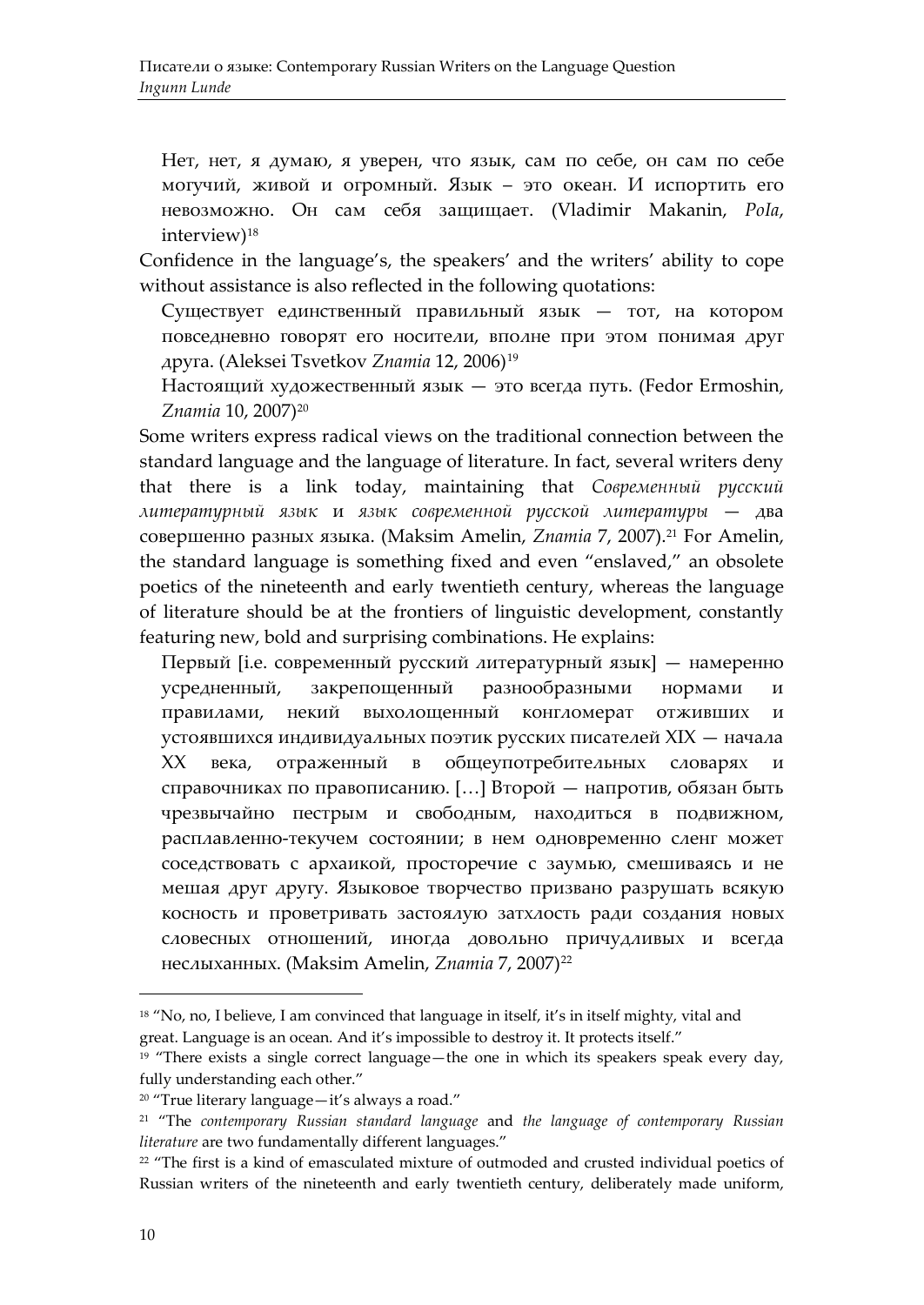Aleksei Tsvetkov goes even further, radically denying the existence of a *literaturnyi iazyk* in literature altogether:

Такого языка [литературного IL], конечно же, не существует, это жандармская фикция — ни один стоящий писатель на нем не писал. (Aleksei Tsvetkov, *Znamia* 12, 2006)[23](#page-9-0)

With all its radicalism when seen from the perspective of the history of Russian language culture, this position is actually reminiscent of one particular understanding of standard language within standardology, the professional branch of standard language studies.<sup>24</sup> Here, the process of standardization is seen as an *ideology*, while the standard language—the result of this process—is considered to be not a reality, but rather an *idea*. The standard language as an *idea* or *ideal* implies that no variety of a given language, including the language of literature, will be identical to the standard language. The standard language will, however, affect all kinds of language usage in a given linguistic society.[25](#page-9-2)

#### **The need for a norm**

-

On the concrete question of whether the language of literature should follow the norms implicit in the codified form of standard language, writers tend to reply by reversing the question, either in negative terms: Считаю, скорее, обратное. (Aleksandr Melikhov, *PoIa*); Скорее наоборот. (Andrei Stoliarov, *PoIa*), or in positive formulations: Хорошая литература есть норма. (Andrei Bitov, *PoIa*, interview).<sup>[26](#page-9-3)</sup> The writers may seem to be slightly provoked by the question, which is not unreasonable, given the traditional idea of literature as a model for the standard language rather than the other way around.

Nevertheless, even if the standard language has clearly lost its position and close link to the language of literature, many writers express the view that some kind of norm or standard is necessary, demonstrating in this context a rather surprising and somewhat utopian belief in the role of dictionaries.

enslaved by various norms and rules and represented in commonly used dictionaries and handbooks of orthography. […] The second, by contrast, is obliged to be exceptionally colourful and free, and to be in a dynamic state of flux; in this language, slang may coexist with archaisms, low-style colloquialisms with 'transrational' language [*zaum'*], blending and not disturbing each other. Verbal art is summoned to destroy any vacancy and to air stale mustiness for the sake of the creation of new verbal connections, sometimes rather fanciful and always unheard-of."

<span id="page-9-0"></span><sup>23</sup> "Such a language [the standard language] does, of course, not exist, it's a policeman's fiction. Not one real writer ever used it."

<span id="page-9-1"></span><sup>24</sup> I thank Martin Paulsen for drawing my attention to this point.

<span id="page-9-3"></span><span id="page-9-2"></span><sup>25</sup> For further discussion of this view, see Martin Paulsen, "Hvordan forstå standardspråket? Modellenes rolle i vitenskapen," unpublished paper, University of Bergen 2008; and James Milroy and Lesley Milroy, *Authority in Language: Investigating Standard English* (London 1999). <sup>26</sup> "I would rather say the opposite"; "Rather the opposite." "Good literature is the norm."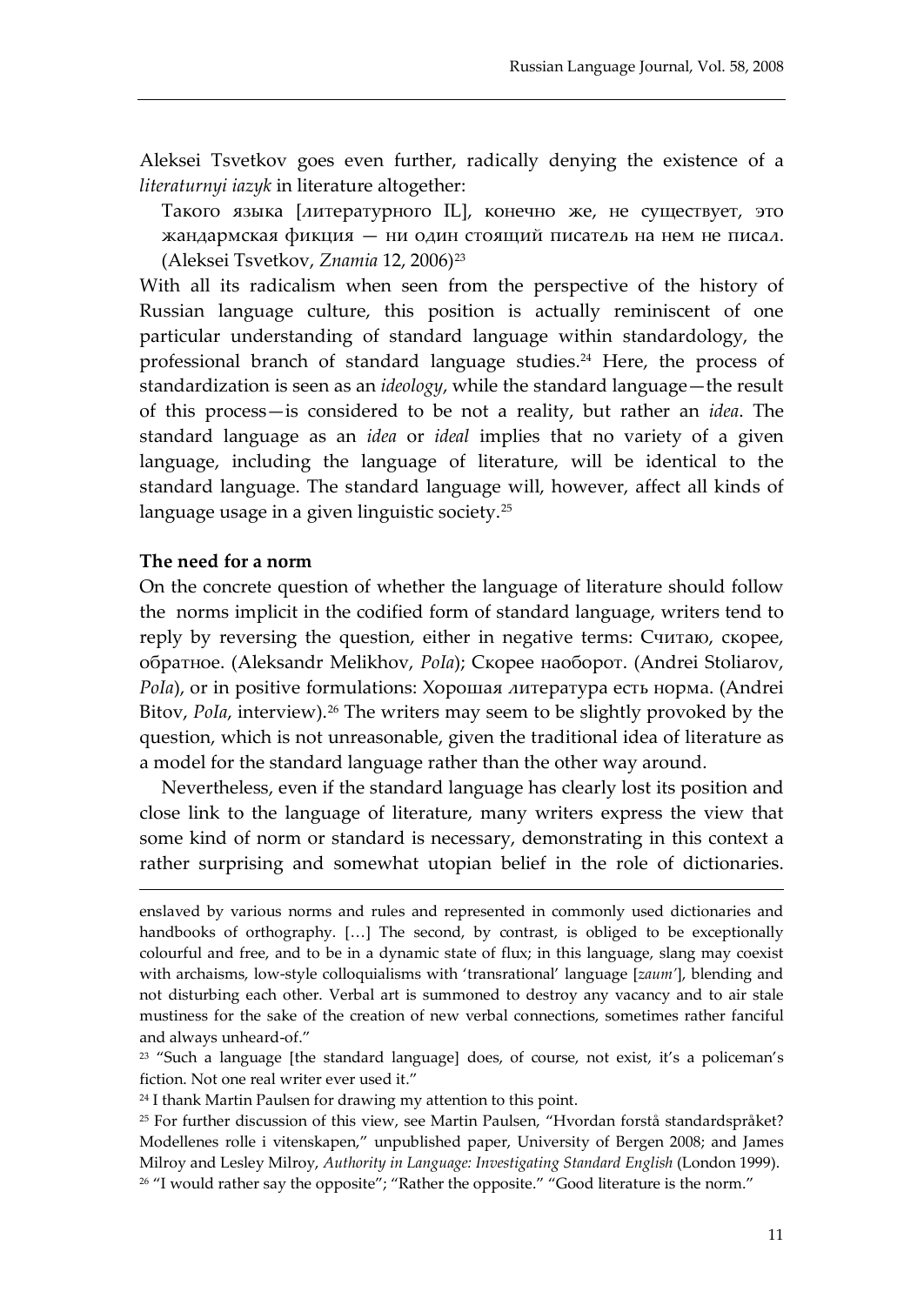Sergei Gandlevskii describes the dictionary as a kind of linguistic guide book for the writer:

Надо, чтобы была норма — печка, от которой плясать. Словари, прежде всего, которые старались бы поспевать за языком, но вершили бы над каждым новым словом свой авторитетный стилистический суд. Разумеется, пусть там будет слово «эксклюзивный», но пусть оно будет и аттестовано соответствующим образом, чтобы человек, следящий за своей речью, знал, что слово так себе. (Sergei Gandlevskii, *OZ* 2005, 2)[27](#page-10-0)

The first thing we can notice is that even if Gandlevskii refers to the dictionaries for authoritative guidance, it is he, the writer, who pronounces the verdict on the sample word *ekskliuzivnyi* as being *tak sebe* ("without much to it"). If we take his message at face value, however, and recall the abundant use of examples from literary texts in order to illustrate words and their meanings in authoritative Soviet-era dictionaries, Gandlevskii's attitude reversing, as it were, the roles of the dictionary and the literature—may seem surprising. But he is not alone in showing this trust in the dictionaries. Tsvetkov expresses a similar view, calling, at the same time, for a shift in the mainstream lexicographic tradition from a prescriptive to a descriptive approach:

Хотя литературного языка не существует, в языке развитого общества существуют стилистические слои, и совершенно ясно, что часть лексики, нормально звучащей в бане или в баре, не вполне уместна на дипломатическом банкете. В отсутствие лингвистической жандармерии роль распределения слов по таким слоям […] берут на себя словари. Важно при этом, чтобы […] они были не прескриптивными, как до сих пор в России, а отражающими реальное словоупотребление и его коммуникативную роль. (Aleksei Tsvetkov, *Znamia* 12, 2006)[28](#page-10-1)

It seems that, as a tool that can be consulted by the individual writer on his or her own initiative, dictionaries should replace what is in the view of these

<span id="page-10-0"></span><sup>&</sup>lt;sup>27</sup> "We need a norm, a starting point; above all, dictionaries that would try to keep up with the language, but which would make their authoritative stylistic judgment on every new word. Of course, the word *ekskliuzivnyi* (='exclusive') should be included, but it should be qualified accordingly, so that someone who takes great care in his speech would know that it's a word without much to it."

<span id="page-10-1"></span><sup>&</sup>lt;sup>28</sup> "Even if a standard language does not exist, there do exist in the language of a developed society stylistic levels, and it is quite clear that certain words that are all right to use in the bath-house or the bar are not entirely appropriate at a diplomatic banquet. In the absence of a linguistic police, those taking upon themselves the task of distributing words according to such levels […] are the dictionaries. Here it is important that […] they should not be prescriptive, as up to now in Russia, but should reflect the real usage of words and their communicative role."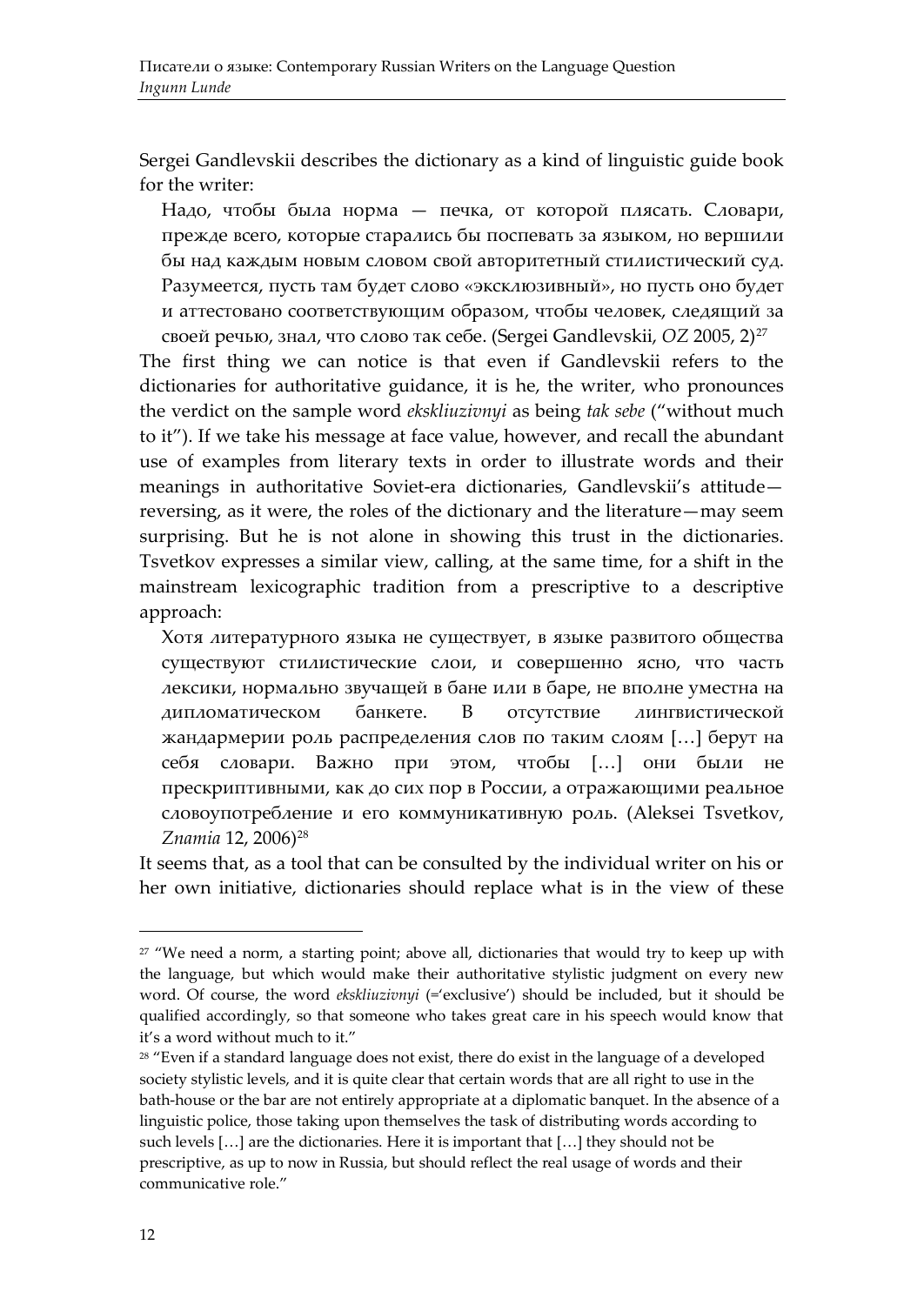writers the "norm police" or censorship institutions—the great majority of writers in my material categorically reject political interference in terms of language planning or control. Even if dictionaries are not likely to fulfill the functions called for here, this attitude is understandable, given the long history of literary and linguistic censorship in Russia. At the same time, it is symptomatic that the writers call for an implied form of standard, a kind of inner censorship or restraint (as can be seen from formulations like печка, от которой плясать; нормально; не совсем уместно). Perhaps this attitude is a consequence of the many years of strict regulation and monitoring of writing activities during the Soviet period. To the majority of respondents included in this study, being a writer seems to require having the necessary degree of selfcontrol and restraint in matters of language and style.

#### **Non-standard language: a case study of** *mat*

-

While many professional writers emphasize the right and even the duty of contemporary literature to experiment with language, explore new combinations and celebrate stylistic diversity, almost all of them demand high standards and strict rules for the ways in which this should be done. This tension between freedom and restraint can be studied more closely by looking at a concrete example, the use of *mat* (vulgar language or profanity) in literature.

When asked about the role of *mat* in language use in general, the majority of writers acknowledge its right to exist, allocating its use to "extreme situations." For one writer, *mat* is necessary in real life only when she is driving, for another because she lives in a *kommunalka*. Furthermore, almost every writer in my material distinguishes, first, between the use of *mat* in everyday language and its use in literature (if it is permissible at all), and, second, between the use of *mat* in the language of the author or narrator and in the speech of the characters (if, again, it is permissible at all):

[использую мат o]чень редко, только для характеристики персонажа, если нет возможности охарактеризовать его иначе. (N.V. Galkina,  $Pola)^{29}$  $Pola)^{29}$  $Pola)^{29}$ 

Я лишь в крайнем случае могу употребить матерное слово в речи персонажа, обычно при этом ставлю точки внутри слова. Например, *герой говорит корове*: «Ты что, п..да рогатая, наделала?» (Nina Gorlanova, *OZ* 2005, 2; my emphasis)<sup>[30](#page-11-1)</sup>

<span id="page-11-0"></span><sup>29</sup> "[I use *mat* v]ery rarely, only in order to describe the characters, if there is no other way of describing him/her."

<span id="page-11-1"></span><sup>30</sup> "Only as a last resort would I use a *mat* expression in the speech of a character. When doing so I usually insert dots. For instance, *the hero says to a cow: '*Hey you, you horned c...t, what have you done?'"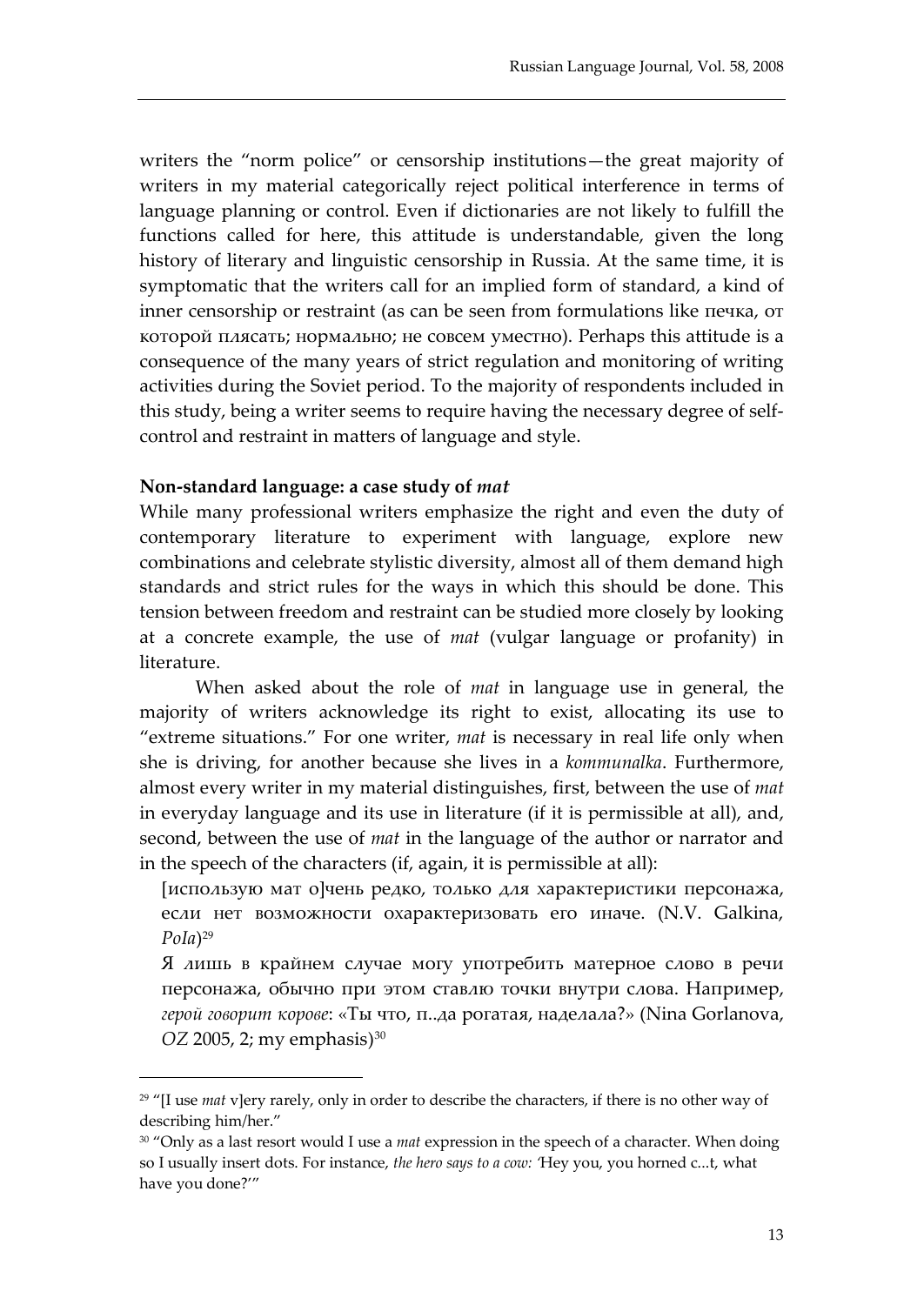In the last example, the "extremeness" of the situation is stressed in that the addressee of the vulgar word is not a human being, but a cow. More interestingly, while most language cultivators are concerned about the standard language being swamped with vulgar expressions, writers in general worry more about the purity of *mat* itself:

[...] следует расходовать эти перлы бережно и по делу. (Mikhail Uspenskii, *OZ* 2005, 2)<sup>[31](#page-12-0)</sup>

Одновременно страдает и обсценная лексика — она опресняется, т. е. утрачивает действенность. Скажем, в «Войне и мире» одно, если не ошибаюсь, бранное слово, но оно под пером мастера «работает» на 100 процентов. (Sergei Gandlevskii, *OZ* 2005, 2)[32](#page-12-1)

[…] я бы допустил нецензурную лексику, начиная, скажем, с третьего переиздания книги. Или даже со второго, но не ранее, чем через 10 лет после первого. (Aleksandr Melikhov, *PoIa*)[33](#page-12-2)

A similar standpoint in defence of *mat* is sometimes voiced by linguists as well. Anatolii Baranov of the Institute of Russian Language at the Russian Academy of Sciences argues that "If mat becomes ordinary vocabulary, it will lose its expressive and figurative functions […] We'll lose a distinctive phenomenon of the Russian language and instead we'll get the kind of ordinary swear words that exist in the European languages."[34](#page-12-3) More recently Maxim Krongauz, Head of Department of Linguistics at the Russian State University of the Humanities, has characterized Russian *mat* as a "national property," lamenting that: Случилось самое страшное: мы теряем наше национальное достояние, наш русский мат. $35$  As we can see, the wish to put restraints on the use of *mat* that we often see among the purists is expressed by writers and linguists as well — but with quite different motives.

#### *"Writers" as a group*

Is it at all possible to treat writers as a single group? It is, up to a point. Some writers, admittedly, have very subjective views on today's Russian. Consider,

<span id="page-12-1"></span><span id="page-12-0"></span><sup>&</sup>lt;sup>31</sup> "These pearls should be consumed cautiously and professionally."

<sup>&</sup>lt;sup>32</sup> "At the same time the obscene vocabulary is suffering—it becomes desalinated, that is, loses its effectiveness. For instance, in *War and Peace*, if I'm not mistaken, there is one single swear-word, but from the master's pen it 'works' 100%."

<span id="page-12-3"></span><span id="page-12-2"></span><sup>&</sup>lt;sup>33</sup> "I would allow vulgar language starting from, say, the third edition of a book. Or even from the second, but no earlier than ten years after the first."

<sup>&</sup>lt;sup>34</sup> Quoted in Victor Erofeyev, "Dirty Words: The unique power of Russia's underground language," *The New Yorker*, September 15, 2003. Erofeev's essay is an excellent introduction to *mat* in Russian culture. Himself a writer, his characterization in this text of *mat* as "linguistic theatre, verbal performance art" is also worth quoting.

<span id="page-12-5"></span><span id="page-12-4"></span><sup>35</sup> Maksim Krongauz, *Russkii iazyk na grani nervnogo sryva* (Moscow 2007):158. "A most awful thing has happened: we are losing our national property, our Russian *mat*."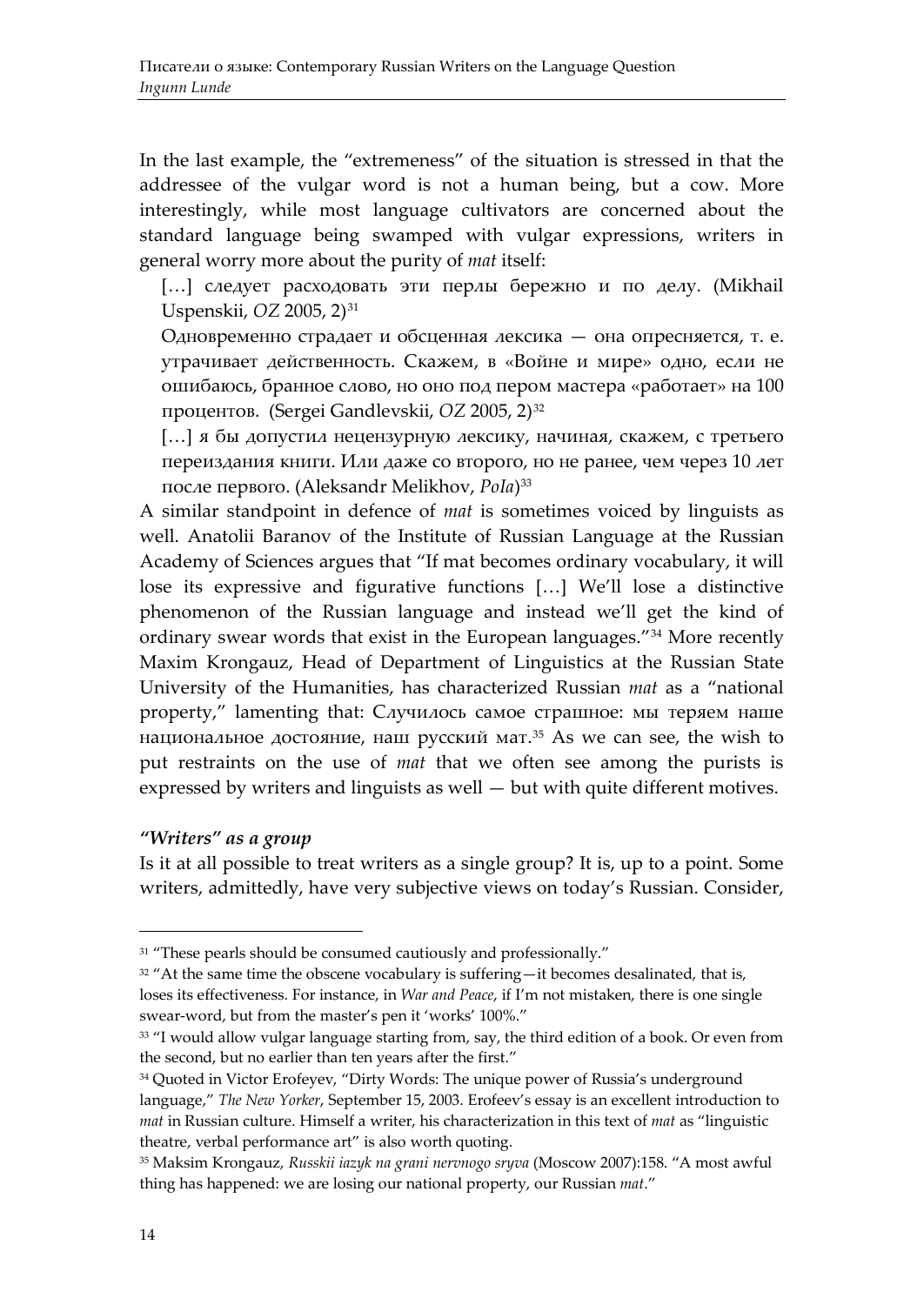for example, Assar Eppel's assessment of new words in contemporary Russian: Хороши слова «бомж» и «крутой», остальные крайне омерзительны. (*OZ* 2005, 2).[36](#page-12-5) Also, opinions on examples of "good language" in contemporary literature vary significantly: when the 29 critics and writers of the St. Petersburg roundtable were asked to name contemporary writers with "good language," 65 names were given, of whom only five received more than four votes.<sup>[37](#page-13-0)</sup>

These extremely subjective views may be explained by the fact that the attitude of writers towards language and linguistic issues is a deeply serious and often very personal matter, as becomes clear from many of their statements. Some writers even identify with the Russian language; consider Andrei Dmitriev's comment, replete with pathos:

Строй моего языка есть строй моей души, моя речь есть моя мысль, структура языка — это структура моей личности, вообще русский язык — основа моей идентичности. (Andrei Dmitriev, *OZ* 2005, 2)[38](#page-13-1)

And, as in the case of the general language debates, linguistic development is often seen in close connection with cultural and ethical standards:

А вообще — глобально: снижение требований народа к языку означает снижение требований к морально-этическим нормам вообще. Деградация языка — деградация нации. Или еще проще: язык совесть народа. И если он грязен, значит, совесть не чиста. *(*Aleksei Slapovskii, *OZ* 2005, 2)[39](#page-13-2)

In Maksim Amelin's statement, this attitude is taken *ad absurdum* when he links events and disasters from the beginning and end of the twentieth century—such as "the October Revolution," "gangland lawlessness" (*banditskii bespredel*), and the "controversies between business units" (*spory khoziastvuiushchikh sub''ektov*)—to what he identifies as the lack of a clearly developed category of constructions using "be" and "have" verbs (*byt'* and

<sup>36</sup> "The words 'bum' [*bomzh*] and 'cool' [*krutoi*] are good. The rest are extremely disgusting." <sup>37</sup> This non-agreement is in line with the diversity in preferences documented in reader

<span id="page-13-0"></span>surveys of the 1990s and 2000s on the greatest Russian writers. See Birgit Menzel, "Writing, Reading and Selling Literature in Russia 1986–2004," in *Reading for Entertainment in* 

*Contemporary Russia: Post-Soviet Popular Literature in Historical Perspective*, eds. S. Lovell & B. Menzel (Bochum 2005):48.

<span id="page-13-1"></span><sup>&</sup>lt;sup>38</sup> "The form of my language is the form of my soul, my speech is my thought, the structure of language is the structure of my personality; generally, the Russian language is the basis of my identity."

<span id="page-13-2"></span><sup>39</sup> "In fact, globally, people's lowering of demands of the language means a lowering of demands of moral and ethical norms in general. The degradation of language is a degradation of the nation. Or to put it even more simply: the language is the conscience of the people. If it's dirty, this means that the conscience is guilty."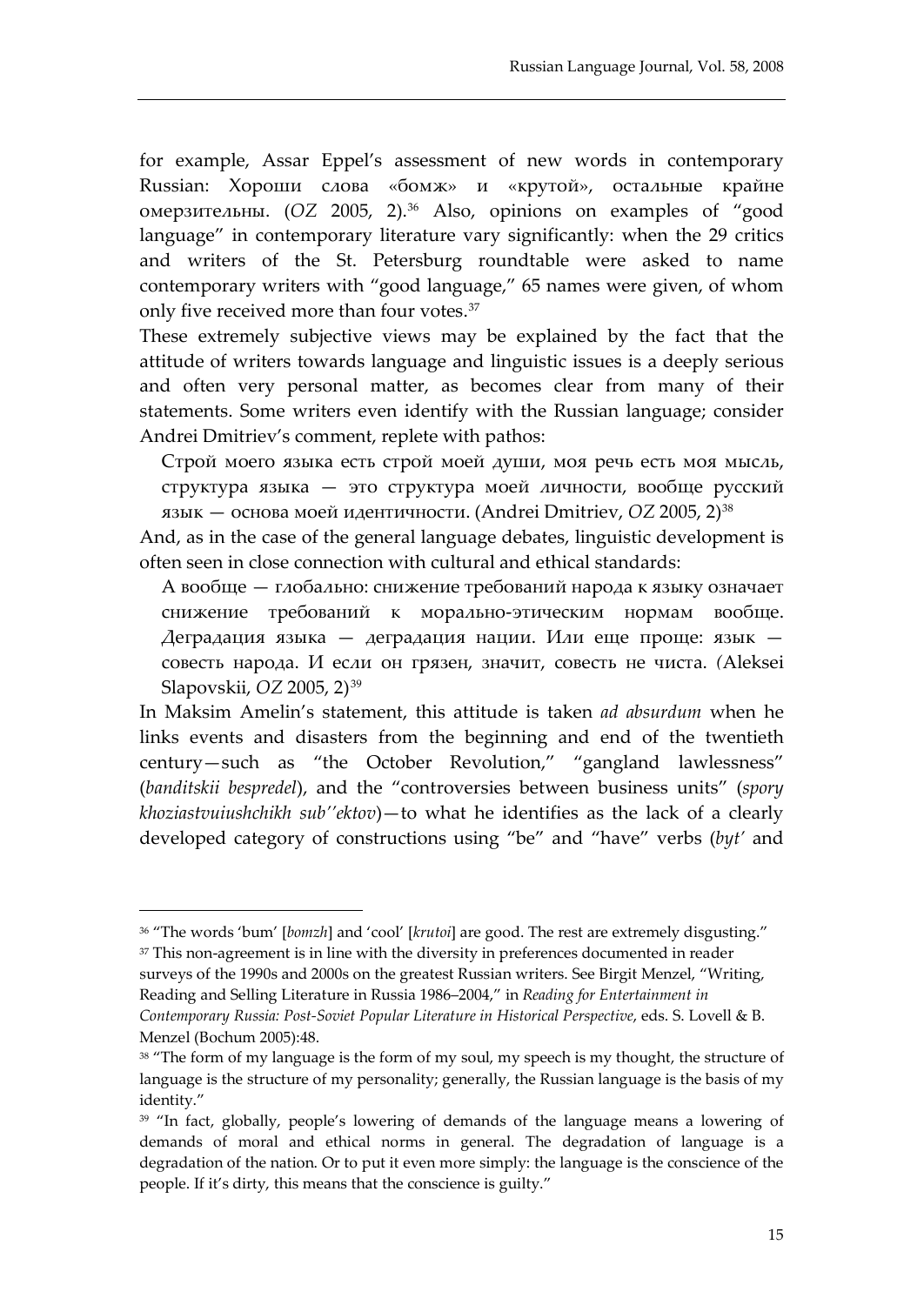*imet'*) in Russian, as opposed to the predominant cross-linguistic structures of Standard Average European (SAE). (*Znamia* 12, 2006).

Different attitudes also have to do with the various writers' perceptions of language in the first place, that is, independently of the concrete "language question" in contemporary Russia. As has become clear from the quotations, two main tendencies may be distinguished: writers with a quasi-metaphysical, organicist attitude to language, treating it as a preexistent entity with its own rules, characteristics and life, and writers who perceive of language first of all as a creative tool which is influenced by cultural contexts and may be used for various purposes.<sup>[40](#page-14-0)</sup>

Nevertheless, and in spite of these general, individual and sometimes disparate tendencies, the group as a whole can be said (1) to express a high confidence in language's ability to take care of itself, (2) to have serious reservations about political initiatives in language cultivation or language planning, and (3) to advocate a combination of liberal and elitist views on what the language of literature should be. This stance corresponds to the classical views of the Russian intelligentsia. In addition, some of the writers challenge the traditional understanding of the Russian standard language as well as of the interrelationship between the standard language and the language of literature.

#### *The writers as opinion-makers, or, the self-referential intelligentsia*

How do writers understand their own role when it comes to the concrete task of influencing the linguistic practices of Russian language users today? Traditionally, classical Russian literature, by being read and studied in schools, has played an important role in maintaining the standard language. What writers today say about the link between the standard language and the language of literature indicates two things: (1) that the concept of standard language is still very much associated with classical, nineteenth-century literature, and (2) that the task of today's literary language is seen as an altogether different one from that of the past. The altered relationship between the standard language—as traditionally understood by Russian language users—and the language of literature has also been noted by outside observers, for instance, by linguists.[41](#page-14-1) Meanwhile, several writers point to contemporary literature's role in caring for the *future* of the language:

Возможно, необходим такой институт русского языка, где работали бы не только сухие лингвисты, занимающиеся прошлым языка, […] но и

<span id="page-14-2"></span><span id="page-14-1"></span><span id="page-14-0"></span><sup>40</sup> Cf., similarly, Boris Gasparov's differentiation between "realist" and "nominalist" attitudes to language in his "Identity in language?" in *National Identity in Russian Culture: An Introduction*, eds. S. Franklin and E. Widdis (Cambridge 2004): 132–48.

<sup>41</sup> Cf. Irina Levontina's remarks at the roundtable *Russkii literaturnyi* in *Znamia* 7, 2007.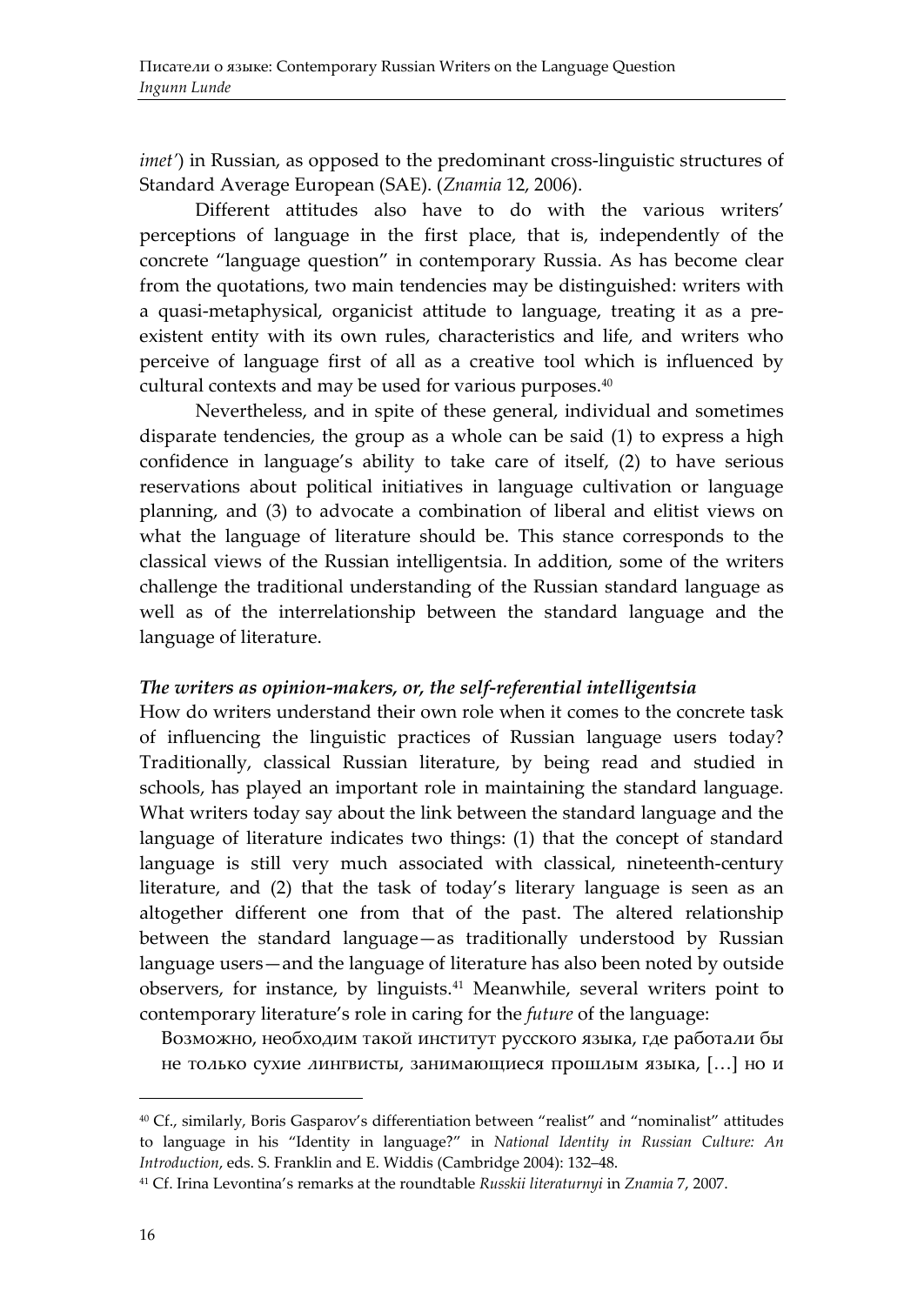писатели, которые занимались бы его настоящим и даже будущим. (Maksim Amelin, *Znamia* 12, 2007)[42](#page-14-2)

Поэзия движется в авангарде языка. Поэт — наиболее сенситивный, чутконюхий, но и самый зыбкий агент в этом мире речи. Если сравнить язык с шахматами, то пешками будут журналисты, турами — прозаики (с их эпической обстоятельностью и неповоротливостью), политики — конями (не знаешь, куда увильнет, и от корявого косноязычия до афоризма один ход), поэт — ферзем: он может ходить, как ему вздумается, он дерзок, размашист и почти всесилен, но его гибель наиболее разительно сказывается на всем балансе сил. (Fedor Ermoshin, *Znamia* 10, 2007)[43](#page-15-0)

With the fall of the Soviet Union, the collapse of subsidies and privileges for (officially acknowledged) writers, the growing commercialization of literature, the rise of popular culture, and differentiation of tastes and reading habits, the status of the writer changed radically.<sup>[44](#page-15-1)</sup> In today's modern world of mass and new media culture, it is clear that literature is but one among many verbal arenas with a potential impact on the general language culture. The writers' views are realistic on this point, yet both in their attitudes and in their style of responding to the language question, we can still sense the traditions and lines of thought of the past: the writers respond to questions about the language situation with a natural authority. Further evidence of this attitude may be found in a less official publication within the *pisateli o iazyke* genre, a private email correspondence between two poets, Aleksandr Levin and Bakhyta Kenzheev, published on Levin's website and also in the journal *Ogonek* (2000)*.* [45](#page-15-2) The main topic of their email exchange is the influence of foreign loanwords in Russian, with Levin representing the more liberal opinion on loanwords, focusing on their usefulness, on semantic nuances distinguishing foreign loans and their Russian "equivalents," while Kenzheev embodies the traditionalist view of Russian as being in need of cultivation

<span id="page-15-0"></span><sup>&</sup>lt;sup>42</sup> "Perhaps we need such an Institute of the Russian Language, where there would work not only dry linguists, dealing with the past of the language, […] but also writers who would deal with its present and even future."

<sup>&</sup>lt;sup>43</sup> "Poetry moves at the forefront of language. The poet is the most sensitive, perceptive, but also the most unstable agent in this world of speech. If we compare language to chess, then the pawns are the journalists, the rooks are the prose writers (with their epic circumstantiality and footdragging), the horses are the politicians (you don't know where they will wriggle out, and from the rude twist of the tongue to the aphorism there is only one step), the queen is the poet: he can move at his own sweet will, he's daring, bold, nearly almighty, but his ruin will have the most dramatic impact on the whole power balance."

<span id="page-15-2"></span><span id="page-15-1"></span><sup>44</sup> For an overview, see Menzel 2005.

<sup>45</sup> http://www.ogoniok.com/archive/2000/4629/02-37-40/;

<span id="page-15-3"></span>http://www.levin.rinet.ru/TEXTS/Kenjeev-Levin.html. I thank Liudmila Zubova for drawing my attention to this material.